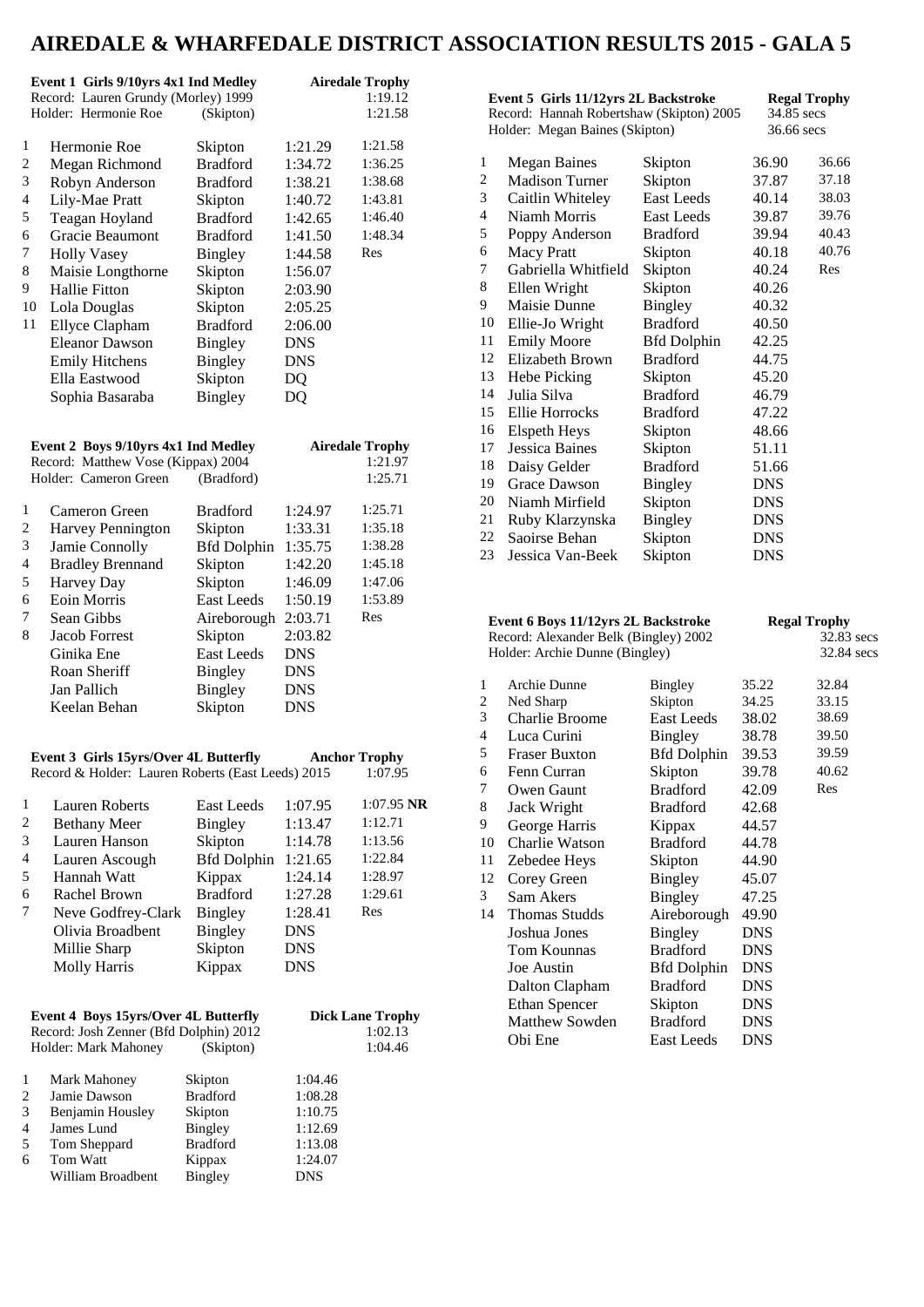|                         | Event 7 Girls 13/14yrs 4L Breaststroke<br>Record: Jenna Chatburn (Skipton) 2006<br>Holder: Charlotte Gibbs (Aireborough) |                    | 1:15.55<br>1:23.78 | <b>Aireborough Dolphins</b>               |
|-------------------------|--------------------------------------------------------------------------------------------------------------------------|--------------------|--------------------|-------------------------------------------|
| 1                       | <b>Charlotte Gibbs</b>                                                                                                   | Aireborough        | 1:24.51            | 1:23.78                                   |
| 2                       | Natalia Basaraba                                                                                                         | <b>Bingley</b>     | 1:28.59            | 1:25.94                                   |
| 3                       | <b>Ebony Connell</b>                                                                                                     | <b>Bradford</b>    | 1:31.59            | 1:32.57                                   |
| $\overline{4}$          | <b>Holly Marsden</b>                                                                                                     | <b>Bfd Dolphin</b> | 1:31.54            | 1:32.65                                   |
| 5                       | <b>Holly Bairstow</b>                                                                                                    | <b>Bfd Dolphin</b> | 1:34.41            | 1:34.97                                   |
| 6                       | Ella Jones                                                                                                               | <b>Bradford</b>    | 1:36.19            | 1:36.88                                   |
| 7                       | Mia Douglas                                                                                                              | Skipton            | 1:37.22            | Res                                       |
| 8                       | Poppy Heys                                                                                                               | Skipton            | 1:38.96            |                                           |
| 9                       | Imogen Grey                                                                                                              | <b>Bradford</b>    | 1:39.42            |                                           |
| 10                      | Jade Buxton                                                                                                              | <b>Bfd Dolphin</b> | 1:39.95            |                                           |
| 11                      | <b>Isobel Harrison</b>                                                                                                   | Skipton            | 1:39.95            |                                           |
| 12                      | Abigail Newton                                                                                                           | Skipton            | 1:42.17            |                                           |
| 13                      | <b>Kat Rose</b>                                                                                                          | Skipton            | 1:42.66            |                                           |
| 14                      | Abigail Connop                                                                                                           | <b>Bradford</b>    | 1:43.06            |                                           |
| 15                      | Naomi Calvert                                                                                                            | <b>Bfd Dolphin</b> | 1:43.38            |                                           |
|                         | Shelby Wilson                                                                                                            | Kippax             | <b>DNS</b>         |                                           |
|                         | Event 8 Boys 13/14yrs 4L Breaststroke<br>Record: Joshua Allen (Skipton) 2010<br>Holder: Ethan Camsey (Skipton)           |                    |                    | <b>Bakes Trophy</b><br>1:15.25<br>1:16.69 |
| 1                       | <b>Ethan Camsey</b>                                                                                                      | Skipton            | 1:18.53            | 1:16.69                                   |
| $\overline{\mathbf{c}}$ | John-Luke Hutchinson Bfd Dolphin                                                                                         |                    | 1:20.32            | 1:19.47                                   |
| 3                       | Oliver Wain                                                                                                              | Bingley            | 1:23.47            | 1:24.10                                   |
| $\overline{4}$          | Declan Sequeira                                                                                                          | Skipton            | 1:30.22            | 1:30.03                                   |
| 5                       | Sam King                                                                                                                 | Skipton            | 1:31.34            | 1:30.54                                   |
| 6                       | Matthew Housley                                                                                                          | Skipton            | 1:30.49            | 1:30.75                                   |
| 7                       | <b>Nathan Strauss</b>                                                                                                    | <b>East Leeds</b>  | 1:30.72            | <b>WD</b>                                 |
| 8                       | Joel Phillip                                                                                                             | Skipton            | 1:32.64            |                                           |
| 9                       | Jamie Broome                                                                                                             | <b>East Leeds</b>  | 1:41.71            |                                           |
| 10                      | Dan Kershaw                                                                                                              | Kippax             | <b>DNS</b>         |                                           |
| 11                      | <b>Eddy Harvey</b>                                                                                                       | Kippax             | <b>DNS</b>         |                                           |

Callum Gaunt Bradford DQ Thomas Byers Bfd Dolphin DQ

| <b>Event 9 Ladies' Open 2L Freestyle</b><br>Carr & Commercial<br>Record & Holder: Bethany Meer (Bingley) 2015 |                                 |                               |                | $29.20$ secs |
|---------------------------------------------------------------------------------------------------------------|---------------------------------|-------------------------------|----------------|--------------|
|                                                                                                               |                                 |                               |                |              |
| 1                                                                                                             | <b>Bethany Meer</b>             | <b>Bingley</b>                | 29.81          | 29.20NR      |
| $\overline{c}$                                                                                                | <b>Lauren Roberts</b>           | East Leeds                    | 30.20          | 30.09        |
| 3                                                                                                             | Lauren Hanson                   | Skipton                       | 30.10          | 30.21        |
| 4                                                                                                             | Abigail Newton                  | Skipton                       | 31.02          | 30.87        |
| 5                                                                                                             | Hermoine Roe                    | Skipton                       | 31.36          | 31.43        |
| 6                                                                                                             | Neve Godfrey-Clark              | <b>Bingley</b>                | 31.81          | 32.21        |
| 7                                                                                                             | <b>Megan Baines</b>             | Skipton                       | 31.95          | Res          |
| 8                                                                                                             | <b>Holly Marsden</b>            | <b>Bfd Dolphin</b>            | 32.11          |              |
| 9                                                                                                             | Ella Jones                      | <b>Bradford</b>               | 32.25          |              |
| 10                                                                                                            | <b>Charlotte Gibbs</b>          | Aireborough                   | 32.30          |              |
| 11                                                                                                            | <b>Ebony Connell</b>            | Bradford                      | 32.47          |              |
| 12                                                                                                            | Caitlin Whiteley                | <b>East Leeds</b>             | 33.21          |              |
| 13                                                                                                            | Hannah Watt                     | Kippax                        | 33.41          |              |
| 14                                                                                                            | Lauren Ascough                  | <b>Bfd Dolphin</b>            | 33.62          |              |
| 15                                                                                                            | Rachel Brown                    | <b>Bradford</b>               | 33.93          |              |
| 16                                                                                                            | Niamh Morris                    | <b>East Leeds</b>             | 34.04          |              |
| 17                                                                                                            | Maisie Dunne                    | <b>Bingley</b>                | 34.16          |              |
| 18                                                                                                            | Poppy Anderson                  | <b>Bradford</b>               | 34.39          |              |
| 19                                                                                                            | Mia Douglas                     | Skipton                       | 34.44          |              |
| 20                                                                                                            | <b>Madison Turner</b>           | Skipton                       | 34.53          |              |
| 21<br>22                                                                                                      | <b>Macy Pratt</b>               | Skipton                       | 34.62          |              |
| 23                                                                                                            | Poppy Heys                      | Skipton                       | 34.95          |              |
|                                                                                                               | Ellen Wright                    | Skipton<br><b>Bradford</b>    | 35.00<br>35.22 |              |
|                                                                                                               | 24= Imogen Grey<br>24= Kat Rose |                               | 35.23          |              |
| 26                                                                                                            | <b>Holly Bairstow</b>           | Skipton<br><b>Bfd Dolphin</b> | 35.28          |              |
| 27                                                                                                            | Abigail Connop                  | <b>Bradford</b>               | 35.29          |              |
| 28                                                                                                            | Ellie-Jo Wright                 | <b>Bradford</b>               | 36.83          |              |
| 29                                                                                                            | Naomi Calvert                   | <b>Bfd Dolphin</b>            | 37.19          |              |
| 30                                                                                                            | <b>Emily Moore</b>              | <b>Bfd Dolphin</b>            | 38.03          |              |
| 31                                                                                                            | Jade Buxton                     | <b>Bfd Dolphin</b>            | 38.06          |              |
| 32                                                                                                            | Elizabeth Brown                 | <b>Bradford</b>               | 38.28          |              |
| 33                                                                                                            | Megan Richmond                  | <b>Bradford</b>               | 39.33          |              |
| 34                                                                                                            | Lily-Mae Pratt                  | Skipton                       | 39.87          |              |
| 35                                                                                                            | <b>Ellie Horrocks</b>           | <b>Bradford</b>               | 40.36          |              |
| 36                                                                                                            | Elspeth Heys                    | Skipton                       | 41.25          |              |
| 37                                                                                                            | <b>Holly Vasey</b>              | Bingley                       | 41.65          |              |
| 38                                                                                                            | Teagan Hoyland                  | <b>Bradford</b>               | 41.82          |              |
| 39                                                                                                            | Gracie Beaumont                 | <b>Bradford</b>               | 42.00          |              |
| 40                                                                                                            | Daisy Gelder                    | <b>Bradford</b>               | 45.52          |              |
| 41                                                                                                            | Hallie Fitton                   | Skipton                       | 51.38          |              |
| 42                                                                                                            | Lola Douglas                    | Skipton                       | 54.56          |              |
| 43                                                                                                            | Ella Eastwood                   | Skipton                       | <b>DNS</b>     |              |
| 44                                                                                                            | Jessica Van-Beek                | Skipton                       | <b>DNS</b>     |              |
| 15                                                                                                            | Ruby Eastwood                   | Skipton                       | <b>DNS</b>     |              |
| 16                                                                                                            | Niamh Mirfield                  | Skipton                       | <b>DNS</b>     |              |
| 17                                                                                                            | Shelby Wilson                   | Kippax                        | <b>DNS</b>     |              |
| 18                                                                                                            | Molly Harris                    | Kippax                        | <b>DNS</b>     |              |
| 49                                                                                                            | Millie Sharp                    | Skipton                       | <b>DNS</b>     |              |
| 50                                                                                                            | Olivia Broadbent                | <b>Bingley</b>                | <b>DNS</b>     |              |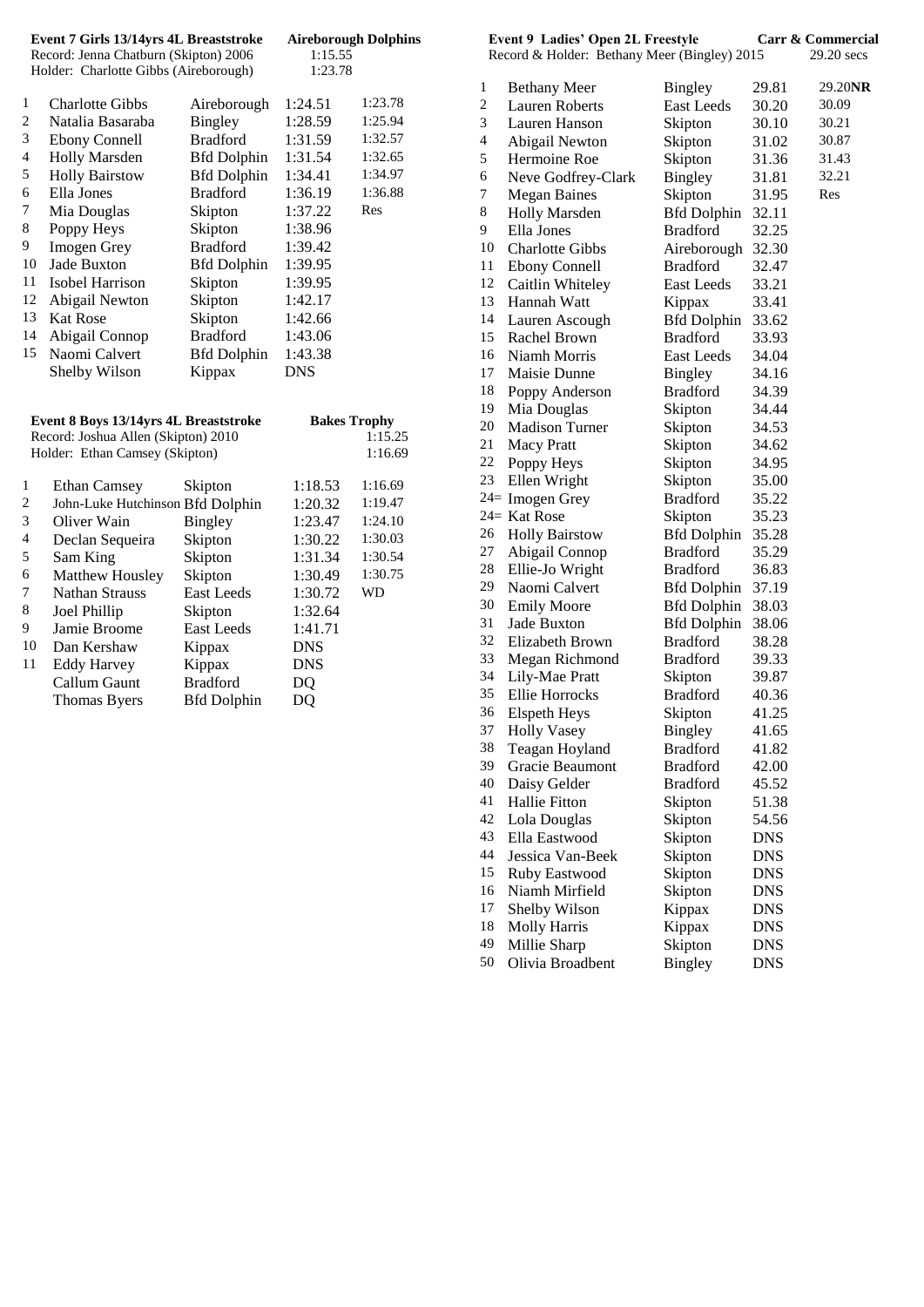| Event 10 Men's Open 2L Freestyle<br>Record: Josh Zenner (Bfd Dolphin) 2012 |                         | 26.06 secs         | Carr & Commercial |       |
|----------------------------------------------------------------------------|-------------------------|--------------------|-------------------|-------|
| Holder: Mark Mahoney                                                       |                         | (Skipton)          | 26.64 secs        |       |
|                                                                            |                         |                    |                   |       |
| 1                                                                          | Mark Mahoney            | Skipton            | 26.84             | 26.64 |
| 2                                                                          | Jamie Dawson            | <b>Bradford</b>    | 28.83             | 27.09 |
| 3                                                                          | <b>Ethan Camsey</b>     | Skipton            | 27.96             | 27.44 |
| $\overline{4}$                                                             | Archie Dunne            | Bingley            | 28.72             | 27.45 |
| 5                                                                          | Benjamin Housley        | Skipton            | 28.75             | 28.37 |
| 6                                                                          | James Lund              | Bingley            | 28.84             | 28.97 |
| 7                                                                          | Oliver Wain             | Bingley            | 29.44             | Res   |
| 8                                                                          | Tom Shepperd            | <b>Bradford</b>    | 29.47             |       |
| 9                                                                          | <b>Nathan Strauss</b>   | <b>East Leeds</b>  | 29.95             |       |
| 10                                                                         | Joel Phillip            | Skipton            | 30.12             |       |
| 11                                                                         | Michal Bowers           | Skipton            | 30.47             |       |
| 12                                                                         | Declan Sequeira         | Skipton            | 30.81             |       |
| 13                                                                         | Tom Watt                | Kippax             | 30.88             |       |
| 14                                                                         | Thomas Byers            | <b>Bfd Dolphin</b> | 30.91             |       |
| 15                                                                         | Sam King                | Skipton            | 31.53             |       |
| 16                                                                         | Callum Gaunt            | <b>Bradford</b>    | 31.94             |       |
| 17                                                                         | Tom Dawson              | <b>Bradford</b>    | 32.62             |       |
| 18                                                                         | <b>Fraser Buxton</b>    | <b>Bfd Dolphin</b> | 33.06             |       |
| 19                                                                         | Cameron Green           | <b>Bradford</b>    | 33.19             |       |
| 20                                                                         | Fenn Curran             | Skipton            | 33.63             |       |
| 21                                                                         | Louis Robson            | Skipton            | 34.17             |       |
| 22                                                                         | Jamie Broome            | <b>East Leeds</b>  | 34.19             |       |
| 23                                                                         | Luca Curini             | Bingley            | 34.84             |       |
| 24                                                                         | Matthew Housley         | Skipton            | 35.31             |       |
| 25                                                                         | Harvey Pennington       | Skipton            | 36.14             |       |
| 26                                                                         | <b>Charlie Broome</b>   | <b>East Leeds</b>  | 36.31             |       |
| 27                                                                         | George Harris           | Kippax             | 37.31             |       |
| 28                                                                         | Jack Wright             | <b>Bradford</b>    | 37.46             |       |
| 29                                                                         | Zebedee Heys            | Skipton            | 37.46             |       |
| 30                                                                         | Jamie Connolly          | <b>Bfd Dolphin</b> | 37.70             |       |
| 31                                                                         | Owen Gaunt              | <b>Bradford</b>    | 37.72             |       |
| 32                                                                         | <b>Riley Healey</b>     | <b>Bfd Dolphin</b> | 37.88             |       |
| 33                                                                         | <b>Bradley Brennand</b> | Skipton            | 38.06             |       |
| 34                                                                         | Charlie Watson          | <b>Bradford</b>    | 38.53             |       |
| 35                                                                         | Sam Akers               | Bingley            | 40.75             |       |
| 36                                                                         | Eoin Morris             | East Leeds         | 46.01             |       |
| 37                                                                         | Sean Gibbs              | Aireborough        | 53.68             |       |
|                                                                            | Ginika Ene              | <b>East Leeds</b>  | <b>DNS</b>        |       |
|                                                                            | Tom Kounnas             | <b>Bradford</b>    | <b>DNS</b>        |       |
|                                                                            | Matthew Sowden          | <b>Bradford</b>    | <b>DNS</b>        |       |
|                                                                            | <b>Ethan Spencer</b>    | Skipton            | <b>DNS</b>        |       |
|                                                                            | Dalton Clapham          | <b>Bradford</b>    | <b>DNS</b>        |       |
|                                                                            | Obi Ene                 | <b>East Leeds</b>  | <b>DNS</b>        |       |
|                                                                            | Joe Austin              | <b>Bfd Dolphin</b> | <b>DNS</b>        |       |
|                                                                            | Dan Kershaw             | Kippax             | <b>DNS</b>        |       |
|                                                                            | <b>Eddy Harvey</b>      | Kippax             | <b>DNS</b>        |       |
|                                                                            | William Broadbent       | Bingley            | <b>DNS</b>        |       |
|                                                                            |                         |                    |                   |       |

|                                    | Event 11 Girls 13/14yrs 4x2 Medley Team<br>Record: Skipton 2006<br>Holders: Bradford           | 2:11.78<br>2:31.53                                                |
|------------------------------------|------------------------------------------------------------------------------------------------|-------------------------------------------------------------------|
| 1<br>2<br>3                        | <b>Bradford</b><br>Skipton 'A'<br>Bfd Dolphin 'A'<br>Bingley<br>Bfd Dolphin 'B'                | 2:31.53<br>2:33.72<br>2:37.03<br><b>DNS</b><br><b>DNS</b>         |
|                                    | Event 12 Boys 13/14yrs 4x2 Medley Team<br>Record & Holders: Skipton                            | 2:12.40                                                           |
| 1<br>$\overline{c}$<br>3           | Skipton 'A'<br>Skipton 'B'<br><b>Bfd Dolphin</b><br>Bingley                                    | $2:12.40$ NR<br>2:33.84<br>2:35.14<br><b>DNS</b>                  |
|                                    | Event 13 Ladies' Open 4x2 Freestyle Team<br>Record: City of Wakefield 2006<br>Holders: Skipton | 1:57.88<br>2:02.66                                                |
| 1<br>2<br>3<br>4<br>5              | Skipton 'A'<br>Bingley<br><b>Bradford</b><br>Skipton 'B'<br><b>Bfd Dolphin</b>                 | 2:02.66<br>2:08.16<br>2:12.23<br>2:12.75<br>2:19.19               |
|                                    | Event 14 Men's Open 4x2 Freestyle Team<br>Record: Bingley 2005<br>Holders: Skipton             | 1:46.26<br>1:51.46                                                |
| 1<br>$\overline{c}$<br>3<br>4<br>5 | Skipton 'A'<br>Bingley<br><b>Bradford</b><br><b>Bfd Dolphin</b><br>Skipton 'B'<br>Kippax       | 1:51.46<br>1:58.90<br>1:59.31<br>2:11.06<br>2:12.06<br><b>DNS</b> |

| <b>Gala Statistics</b> | Ind                   | <b>Team</b> |
|------------------------|-----------------------|-------------|
| Entries                | 214                   | 20          |
| DNS/WD                 | 43                    |             |
| <b>Actual Swims</b>    | 171 (79.91%) 16 (80%) |             |
| New Records            | $\mathcal{L}$         |             |
| DO's                   |                       |             |

Length of Gala 2 hrs 50 mins